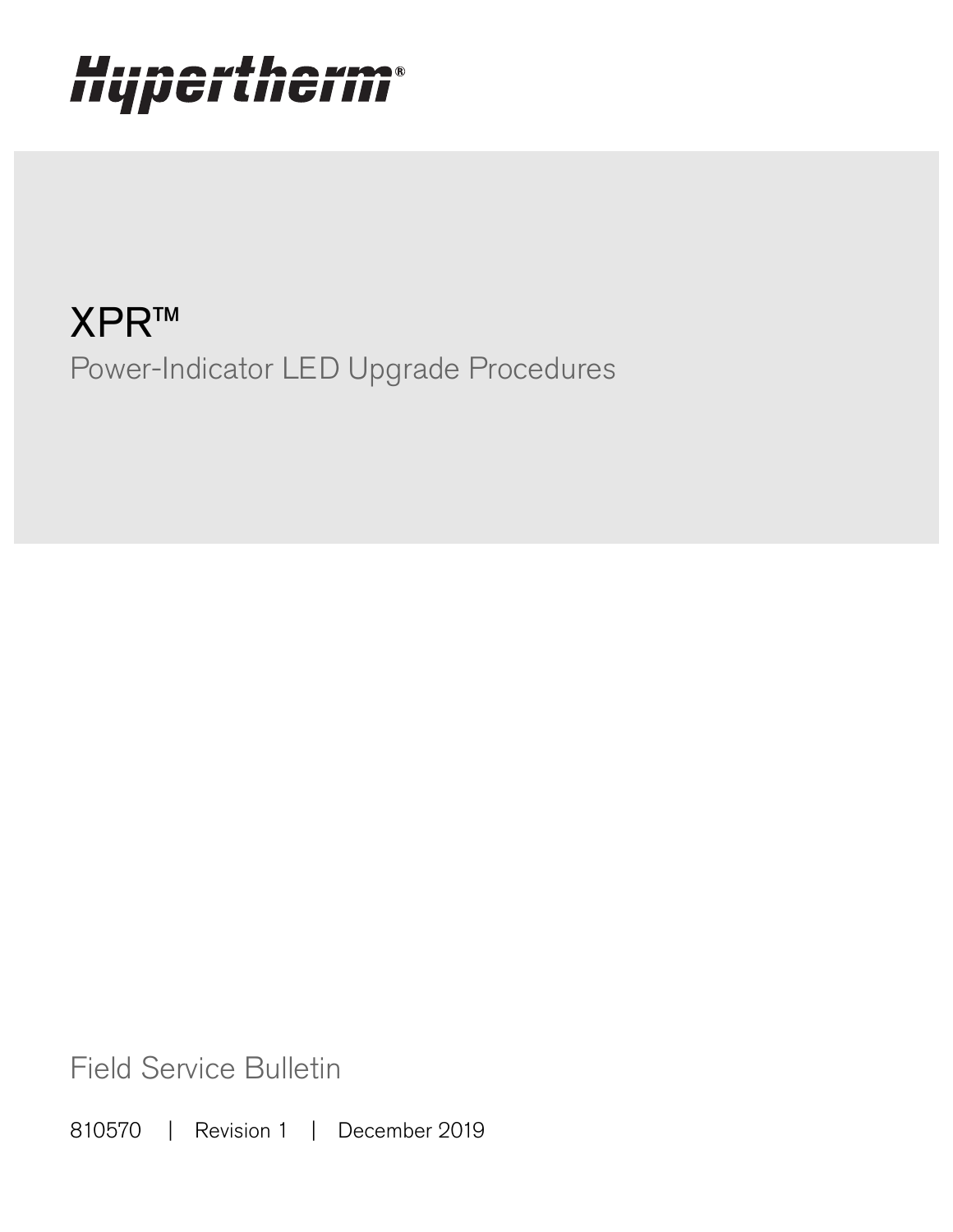#### Hypertherm, Inc.

Etna Road, P.O. Box 5010 Hanover, NH 03755 USA 603-643-3441 Tel (Main Office) 603-643-5352 Fax (All Departments) info@hypertherm.com (Main Office Email)

800-643-9878 Tel (Technical Service) technical.service@hypertherm.com (Technical Service Email)

800-737-2978 Tel (Customer Service) customer.service@hypertherm.com (Customer Service Email) 866-643-7711 Tel (Return Materials Authorization)

877-371-2876 Fax (Return Materials Authorization) return.materials@hypertherm.com (RMA email)

#### Hypertherm México, S.A. de C.V.

Avenida Toluca No. 444, Anexo 1, Colonia Olivar de los Padres Delegación Álvaro Obregón México, D.F. C.P. 01780 52 55 5681 8109 Tel 52 55 5683 2127 Fax Soporte.Tecnico@hypertherm.com (Technical Service Email)

#### Hypertherm Plasmatechnik GmbH

Sophie-Scholl-Platz 5 63452 Hanau **Germany** 00 800 33 24 97 37 Tel 00 800 49 73 73 29 Fax

#### 31 (0) 165 596900 Tel (Technical Service)

00 800 4973 7843 Tel (Technical Service) technicalservice.emea@hypertherm.com (Technical Service Email)

#### Hypertherm (Singapore) Pte Ltd.

82 Genting Lane Media Centre Annexe Block #A01-01 Singapore 349567, Republic of Singapore 65 6841 2489 Tel 65 6841 2490 Fax Marketing.asia@hypertherm.com (Marketing Email) TechSupportAPAC@hypertherm.com (Technical Service Email)

#### Hypertherm Japan Ltd.

Level 9, Edobori Center Building 2-1-1 Edobori, Nishi-ku Osaka 550-0002 Japan 81 6 6225 1183 Tel 81 6 6225 1184 Fax HTJapan.info@hypertherm.com (Main Office Email) TechSupportAPAC@hypertherm.com (Technical Service Email)

#### Hypertherm Europe B.V.

Vaartveld 9, 4704 SE Roosendaal, Nederland 31 165 596907 Tel 31 165 596901 Fax 31 165 596908 Tel (Marketing)

31 (0) 165 596900 Tel (Technical Service) 00 800 4973 7843 Tel (Technical Service)

technicalservice.emea@hypertherm.com (Technical Service Email)

#### Hypertherm (Shanghai) Trading Co., Ltd.

B301, 495 ShangZhong Road Shanghai, 200231 PR China 86-21-80231122 Tel 86-21-80231120 Fax

86-21-80231128 Tel (Technical Service)

techsupport.china@hypertherm.com (Technical Service Email)

#### South America & Central America: Hypertherm Brasil Ltda.

Rua Bras Cubas, 231 – Jardim Maia Guarulhos, SP – Brasil CEP 07115-030 55 11 2409 2636 Tel tecnico.sa@hypertherm.com (Technical Service Email)

#### Hypertherm Korea Branch

#3904. APEC-ro 17. Heaundae-gu. Busan. Korea 48060 82 (0)51 747 0358 Tel 82 (0)51 701 0358 Fax Marketing.korea@hypertherm.com (Marketing Email) TechSupportAPAC@hypertherm.com (Technical Service Email)

#### Hypertherm Pty Limited

GPO Box 4836 Sydney NSW 2001, Australia 61 (0) 437 606 995 Tel 61 7 3219 9010 Fax au.sales@Hypertherm.com (Main Office Email) TechSupportAPAC@hypertherm.com (Technical Service Email)

#### Hypertherm (India) Thermal Cutting Pvt. Ltd

A-18 / B-1 Extension, Mohan Co-Operative Industrial Estate, Mathura Road, New Delhi 110044, India 91-11-40521201/ 2/ 3 Tel 91-11 40521204 Fax HTIndia.info@hypertherm.com (Main Office Email) TechSupportAPAC@hypertherm.com (Technical Service Email)

© 2018 Hypertherm, Inc. All rights reserved.

XPR, EasyConnect, OptiMix, VWI, and Hypertherm are trademarks of Hypertherm, Inc. and may be registered in the United States and/or other countries. All other trademarks are the property of their respective holders.

One of Hypertherm's long-standing core values is a focus on minimizing our impact on the environment. Doing so is critical to our, and our customers', success. We are always striving to become better environmental stewards; it is a process we care deeply about.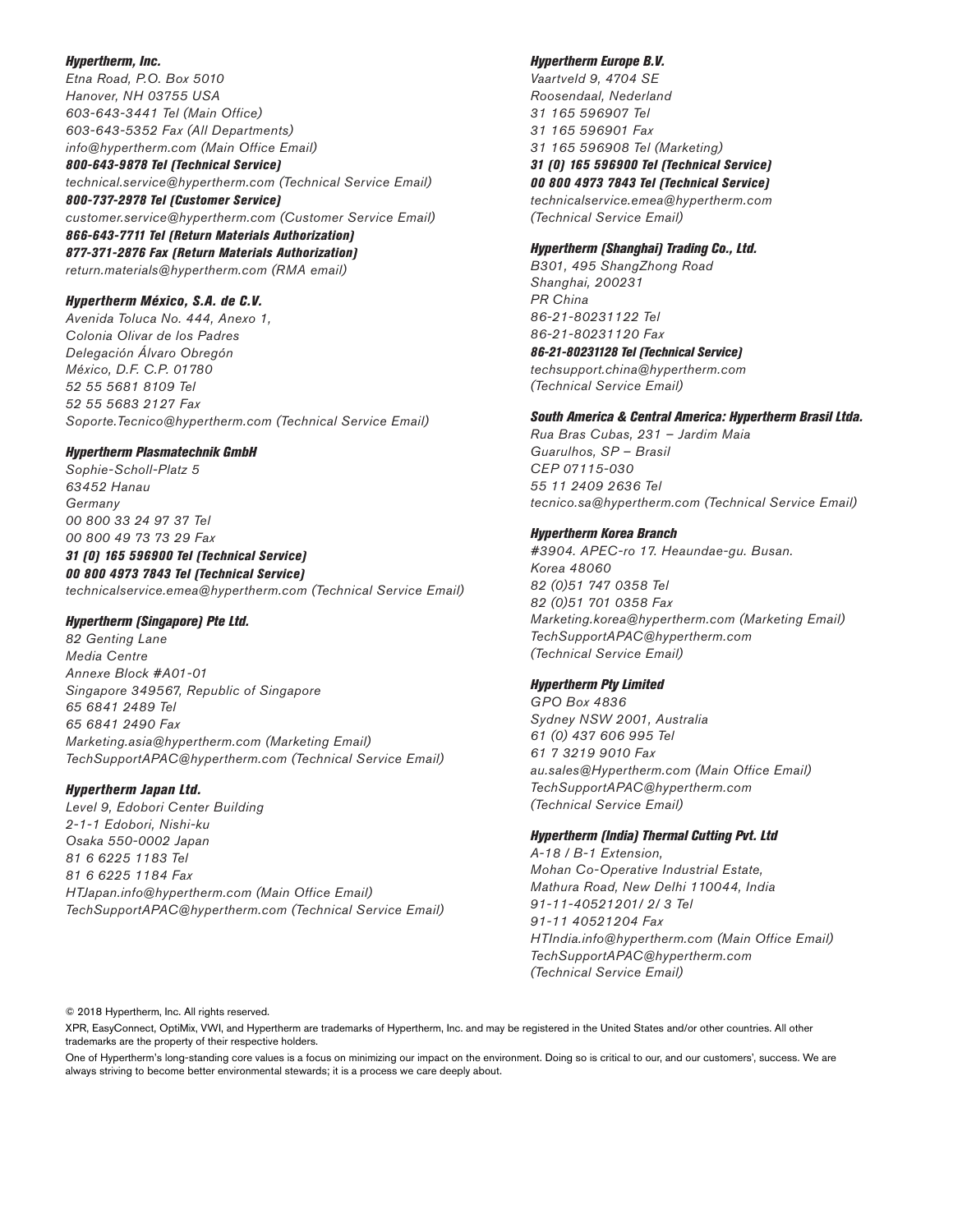## **Introduction**

## **WARNING**



### ELECTRIC SHOCK CAN KILL

Disconnect electrical power before doing any installation or maintenance.

All work requiring removal of the plasma power supply outer cover or panels must be done by a qualified technician.

See the Safety and Compliance Manual (80669C) for more safety precautions.

## **Purpose**

This Field Service Bulletin describes how to upgrade the XPR power-indicator LED:

- 1. [Remove the power and panels from the plasma power supply](#page-3-0)
- 2. [Replace the power distribution PCB and wire harness](#page-4-0)
- **3.** [Replace the power-indicator LED](#page-6-0)

## **Tools and materials needed**

- 10 mm, hexagonal socket wrench or nut driver
- #1 Phillips<sup>®</sup> screwdriver

## **Kit 428893 contents**

| <b>Part number</b> | <b>Description</b>     | <b>Quantity</b> |
|--------------------|------------------------|-----------------|
| 141425             | Power-distribution PCB |                 |
| 429002             | Power-indicator LED    |                 |
| 429015             | Wire harness           |                 |
| 210469             | Label                  |                 |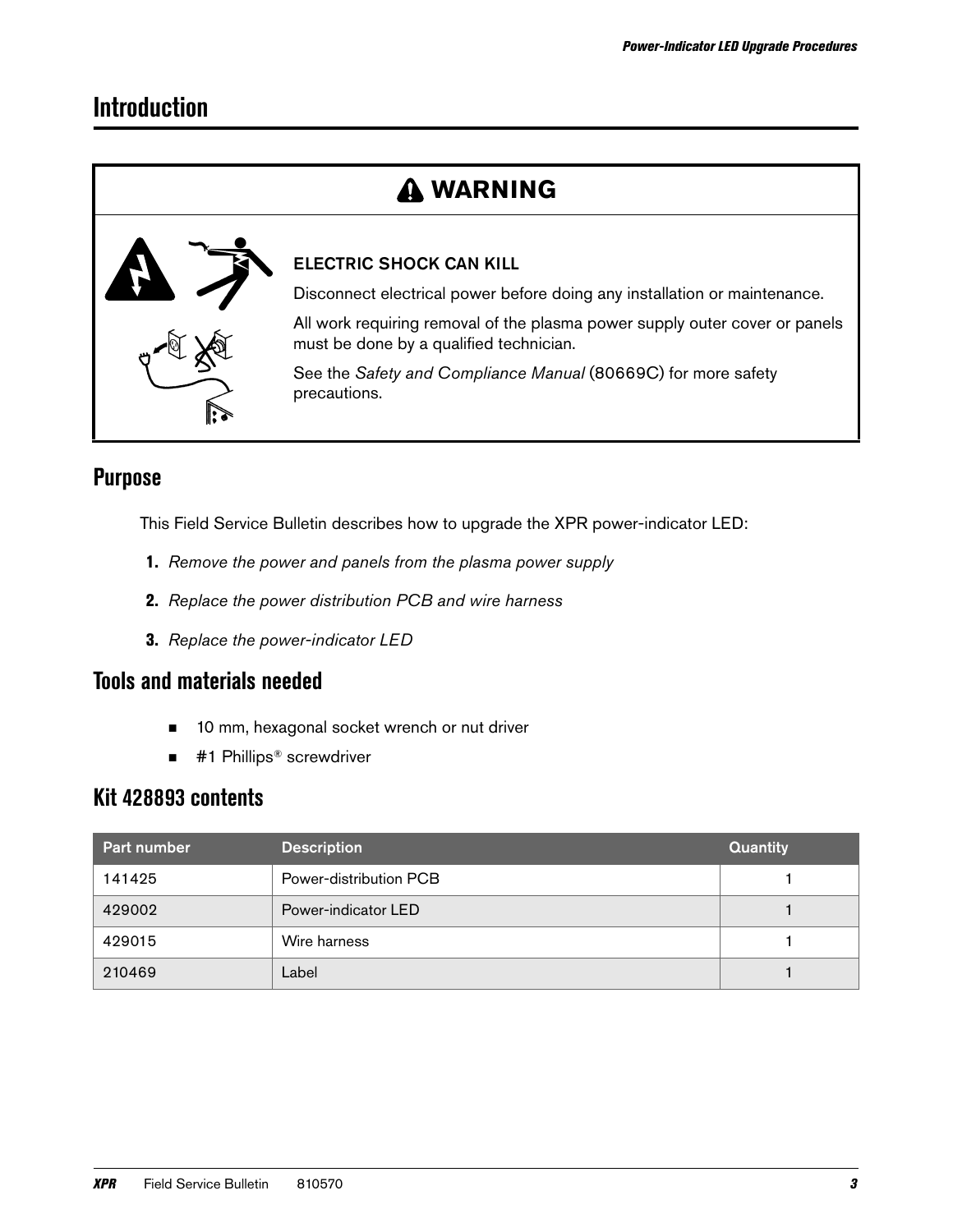## <span id="page-3-0"></span>**Remove the power and panels from the plasma power supply**

- 4. Complete the following procedures:
	- a. Remove the power from the cutting system.
	- **b.** Remove the front panel of the plasma power supply to get access to the LED ([Figure 1](#page-3-1)).
	- c. Remove the left (control-side) panel to get access to the power distribution PCB ([Figure 2](#page-4-1)).

 $\begin{array}{ll} \boxed{\triangleq} & \text{Keep all nuts and screws that you remove.} \end{array}$ 

**Figure 1** – Front panel removal

<span id="page-3-1"></span>

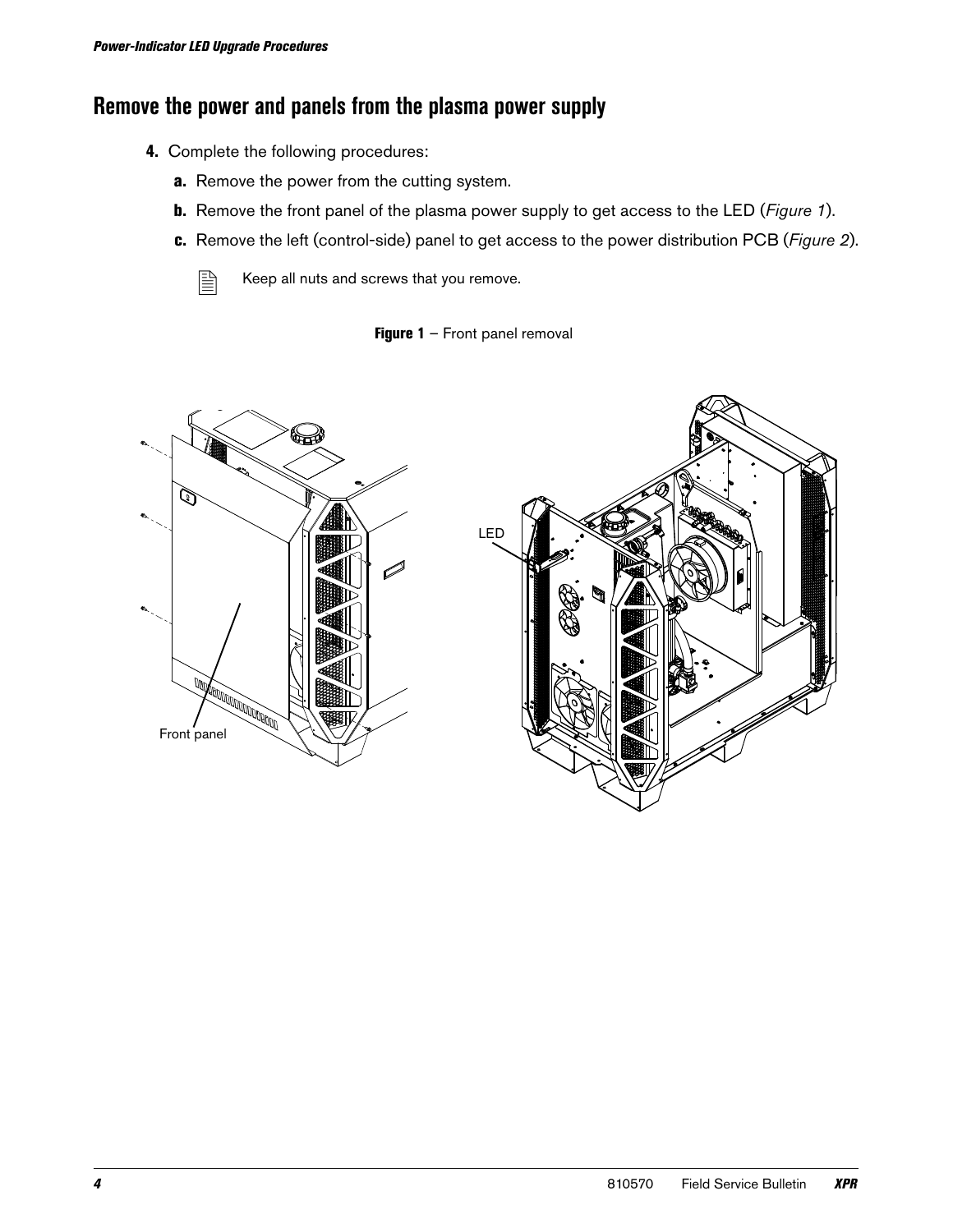

<span id="page-4-1"></span>



For information about how to remove plasma power supply panels, refer to the XPR170 Replacement Part Procedures Field Service Bulletin (810410) or XPR300 Replacement Part Procedures Field Service Bulletin (809970).

## <span id="page-4-0"></span>**Replace the power distribution PCB and wire harness**

1. Disconnect all wire connectors from the old power distribution PCB  $\bullet$  ([Figure 3](#page-4-2)):

<span id="page-4-2"></span>

Figure 3 - Power distribution PCB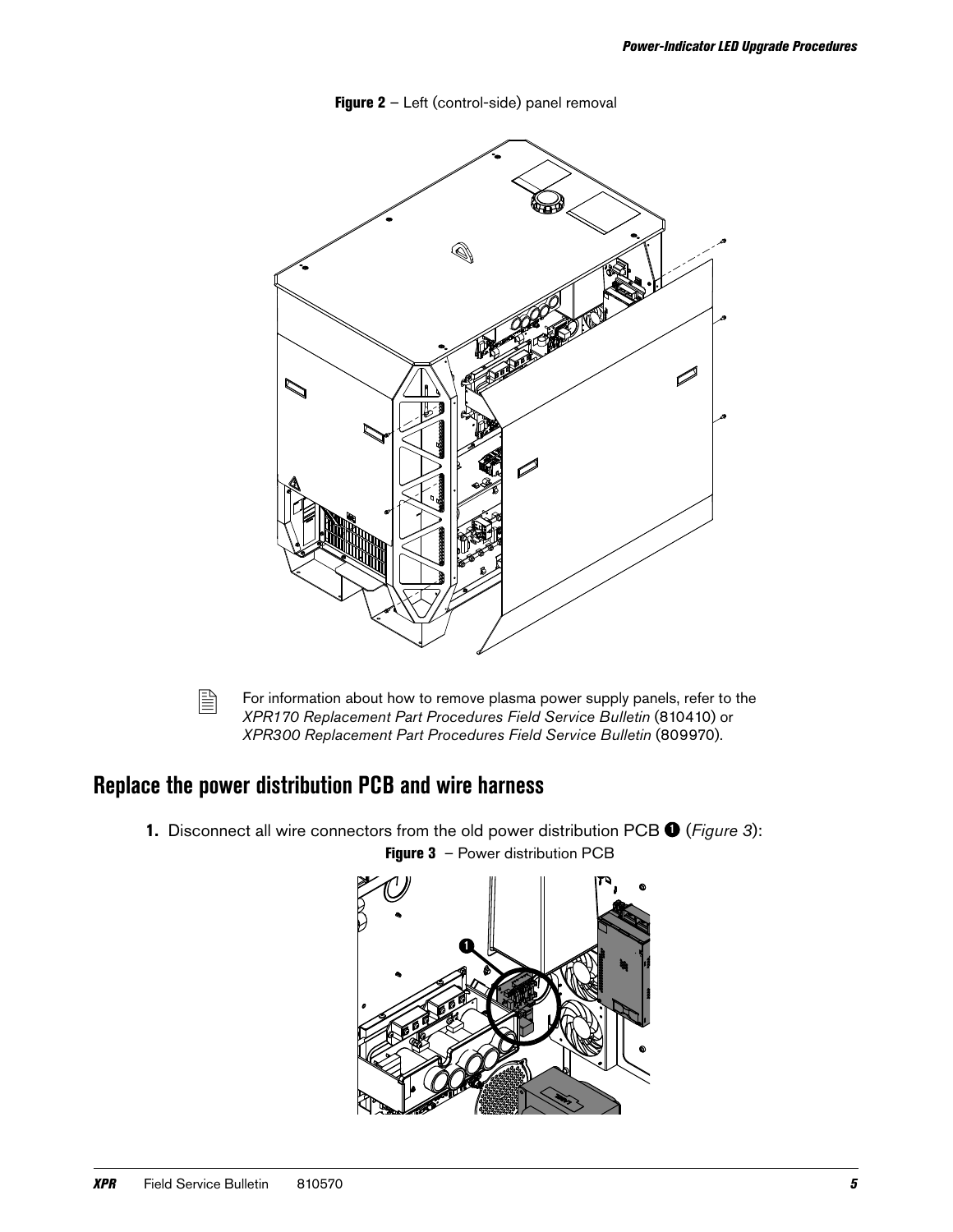- 2. Use a #1 Phillips screwdriver to remove the 4 screws from the old PCB.
- 3. Remove the old PCB.
- 4. Install the new PCB. Position it with the J5 connector on top.
- **5.** Use the 4 screws to install the new PCB.
- **6.** Reconnect the following wire connectors on the new PCB:<br>■ J1
	- J1
	- $J2$
	- $J7.4$
	- $J7.5$

 $\begin{bmatrix} \hline \hline \hline \hline \end{bmatrix}$  Do not reconnect the J7.3 wire connector. Move it and any unused wire connectors away from the PCB and fan blades. Do not cut or remove the wire. You can use a nearby wire harness to hold it.



Figure 4 - Power distribution PCB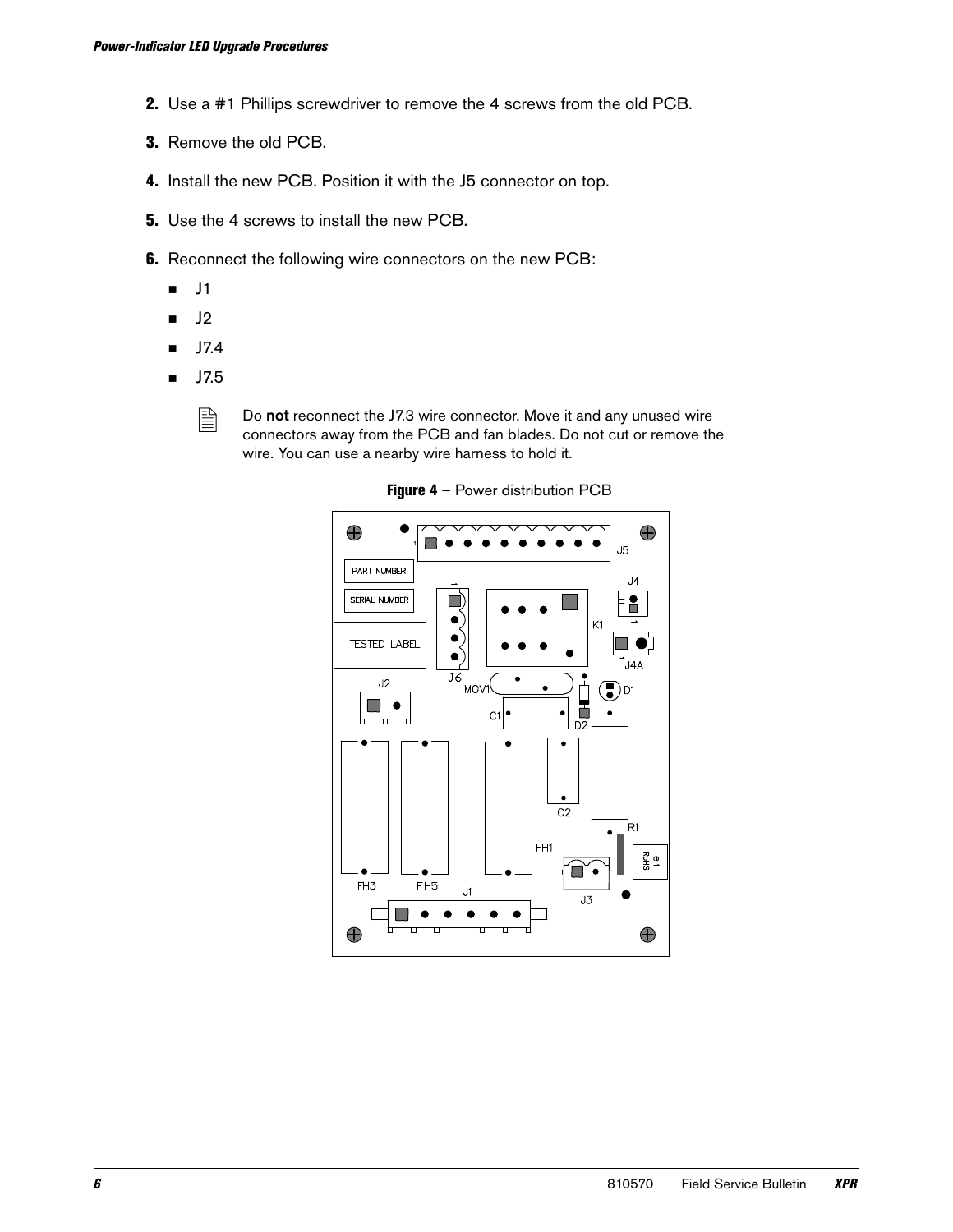## <span id="page-6-0"></span>**Replace the power-indicator LED**

- 1. Make sure that the 2-wire connector that connects the LED to the power distribution PCB is disconnected.
- 2. Remove the old LED.
- 3. Install the new LED.
- 4. Put the J4 wire connector from the new PCB through the hole  $\bullet$  in the sheet metal (*[Figure 5](#page-6-1)*). Pull it through the hole from the left (console-side) interior to the front-interior side of the plasma power supply.
- **5.** Make sure the connector wire will not interfere with fan operation. You can use a nearby wire harness to hold the wire.
- **6.** Connect J4 to the new LED wire connector ([Figure 6](#page-6-2)).

<span id="page-6-1"></span>**Figure 5** – Install the J4 wire connector



7. Connect the wire connector for the LED (J7.6) to the PCB connector (J6) on the new PCB ([Figure 6](#page-6-2)).

<span id="page-6-2"></span>

Figure 6 – Power distribution PCB

8. Install the left (control-side) panel on the plasma power supply.